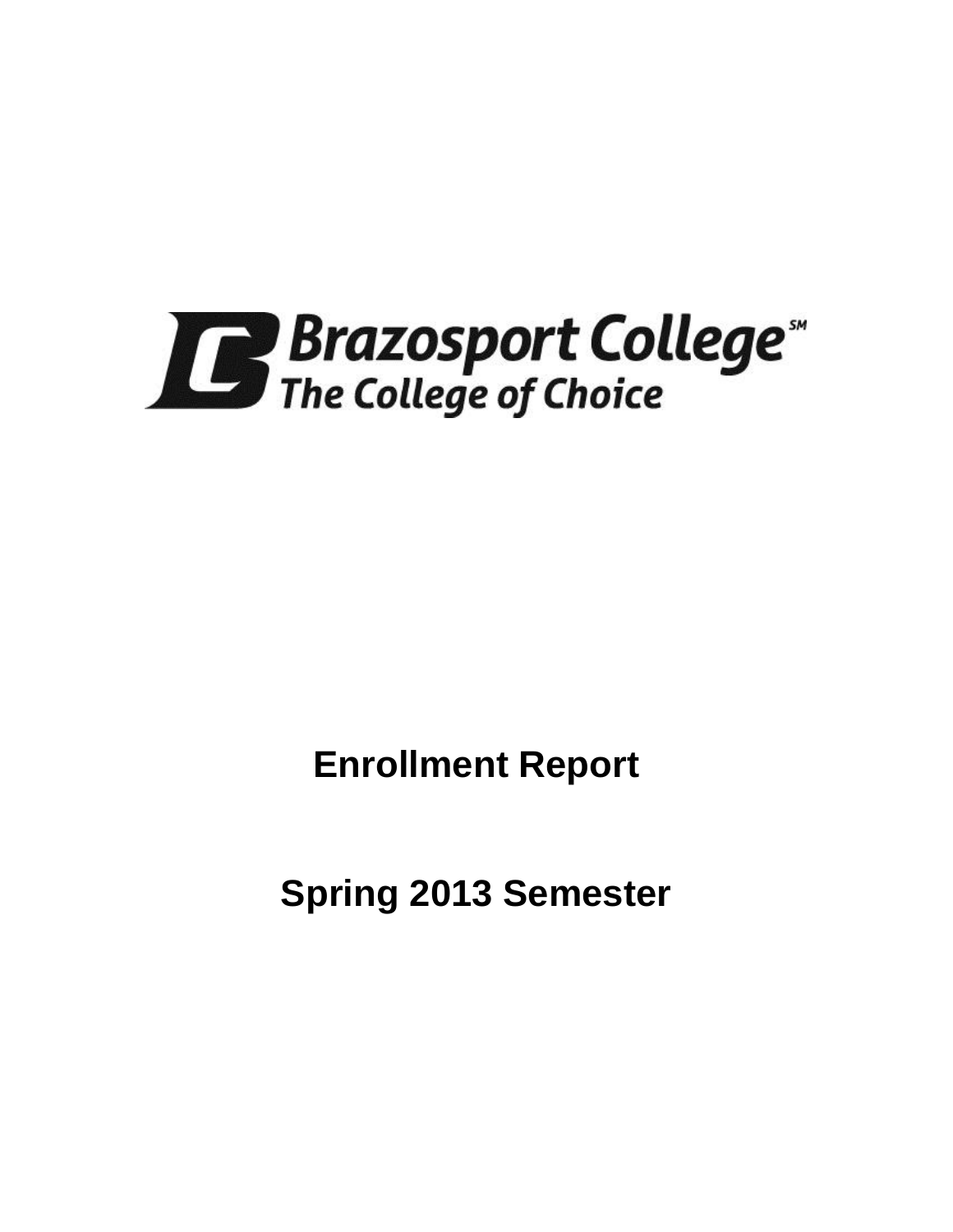# **Semester Report – Spring 2013 Table of Contents**

| Table 15B Enrollment by Department/Academic ProgramPage 8 |  |
|-----------------------------------------------------------|--|
|                                                           |  |
|                                                           |  |
|                                                           |  |
|                                                           |  |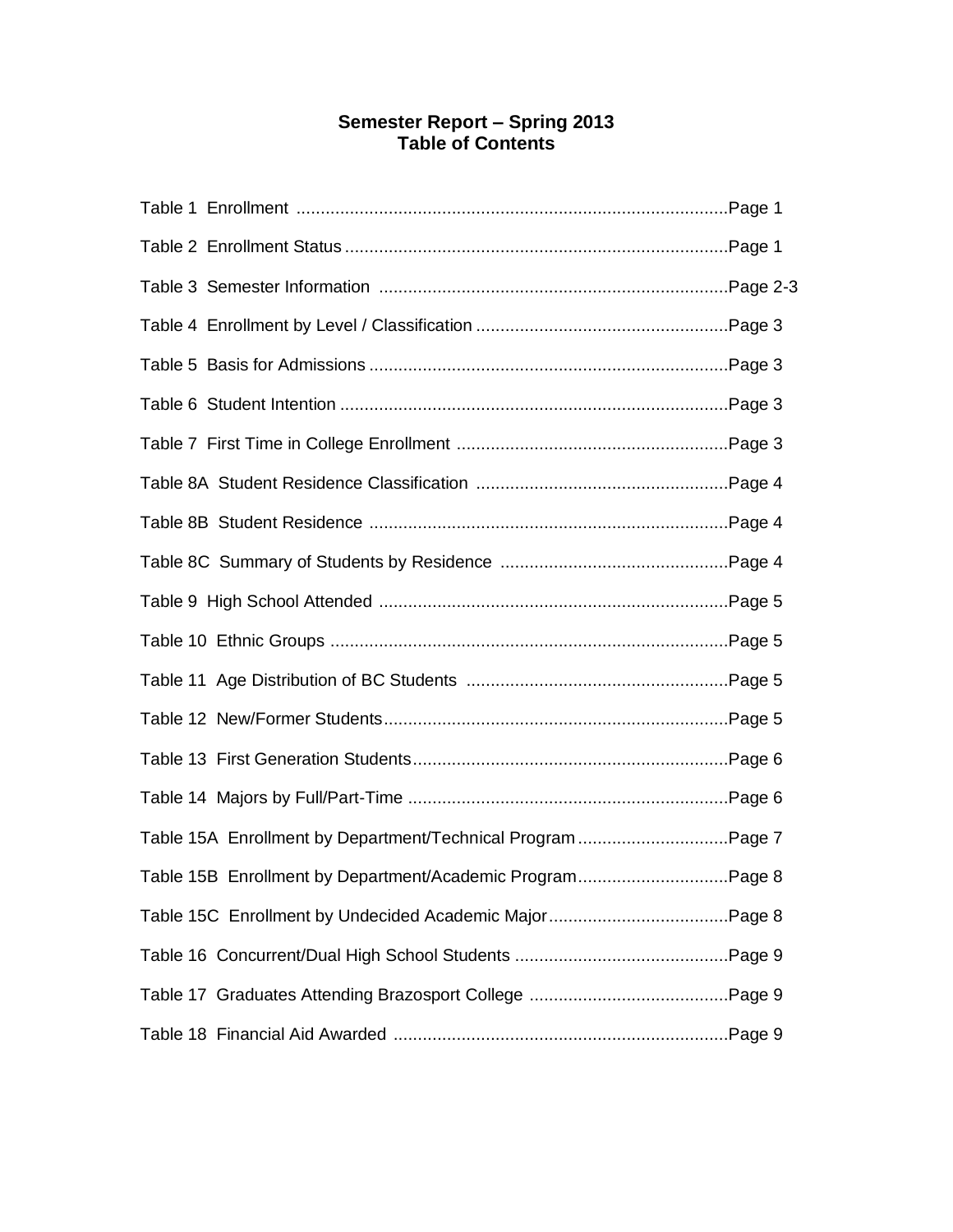# **Semester Report Spring 2013**

#### **Table 1 Enrollment**

#### **Credit Program**

| Campus - Regular Students            | 4.162 |
|--------------------------------------|-------|
| Flexible Entry (33 Duplicated)       | 59    |
| <b>Total Enrolled (Unduplicated)</b> | 4188  |

#### **Non-Credit Program**

| Total Enrolled (From 11/30/12 through 4/27/13) | .195 |
|------------------------------------------------|------|
|------------------------------------------------|------|

## **Total Headcount**

| Credit Program     | 4,033 |
|--------------------|-------|
| Non-credit Program | 195   |
| <b>Grand Total</b> | 5.054 |

### **Full-time Student Equivalent**

| Full-time student equivalent (FTSE)                 | 2.647 |
|-----------------------------------------------------|-------|
| Found by dividing total credit hours (31,758) by 12 |       |

**Table 2**

#### **Enrollment Status Part-Time / Full-Time**

|               | <b>Full-Time</b> | Part-Time* | ™otal | %     |  |  |
|---------------|------------------|------------|-------|-------|--|--|
| Male          | 443              | ,539       | 1,982 | 47.6  |  |  |
| Female        | 446              | .734       | 2,180 | 52.4  |  |  |
| Total         | 889              | 3,273      | 4,162 | 100.0 |  |  |
| $\frac{0}{0}$ | 21.4             | 78.6       |       | 100.0 |  |  |

\*Part-Time – Less than 12 semester hours in spring semester.

| <b>Enrollment Status</b> | Day Student / Night Student |       |
|--------------------------|-----------------------------|-------|
|                          | No.                         | %     |
| Day                      | 1.776                       | 42.   |
| Night                    | 1,220                       | 29.3  |
| Both Day / Night         | 781                         | 18.8  |
| <b>Distance Learning</b> | 385                         | 9.3   |
| Total                    | 4,162                       | 100.0 |

Note: Since distance learning classes are not classified as "Day" or "Night" classes, students enrolled in distance learning classes as well as traditional "day" or "night" classes are classified as day, night or both day/night students by their "majority" enrollment in these classes. Therefore, it is possible that distance learning students are included in the Day, Night and Both Day/Night totals if they are taking these traditional classes along with a distance learning class. However, students taking only distance learning classes will be classified as only distance learning students.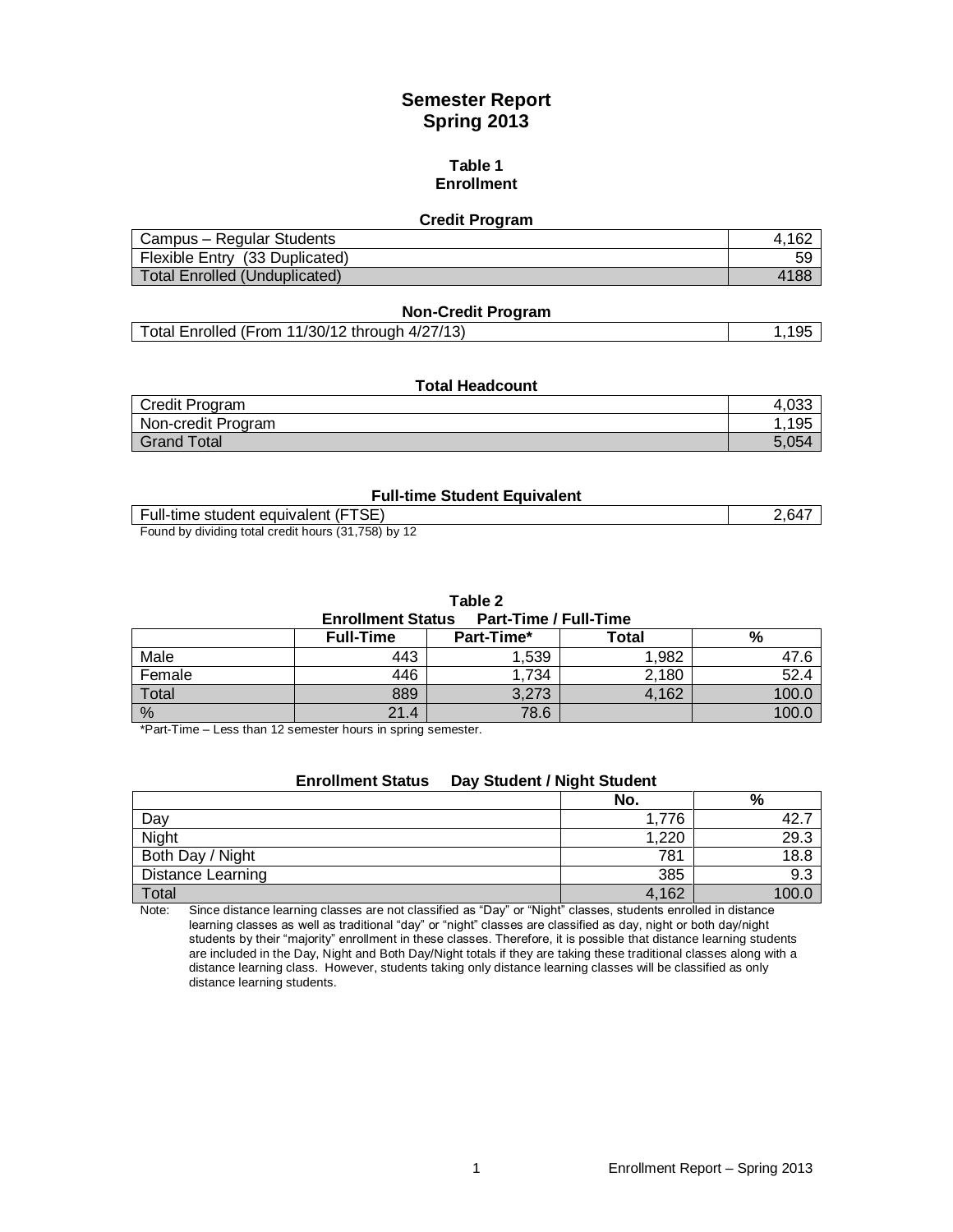# **Table 3 Semester Information**

| <b>Headcount</b>                                                  |    |       |      |  |
|-------------------------------------------------------------------|----|-------|------|--|
| <b>Flexible Entry</b><br><b>State Reports</b><br>Regular<br>Total |    |       |      |  |
| 4.162                                                             | 59 | 4.162 | 4.22 |  |

| <b>Semester Credit Hours</b> |                                        |          |            |               |  |
|------------------------------|----------------------------------------|----------|------------|---------------|--|
|                              | <b>Vocational-</b><br><b>Technical</b> | Academic | <b>BAT</b> | <b>Totals</b> |  |
| Regular                      | 9,421                                  | 21,408   | 576        | 31,405        |  |
| <b>Flexible Entry</b>        | 341                                    | 12       | 0          | 353           |  |
| Total                        | 9,762                                  | 21,420   | 576        | 31,758        |  |
|                              |                                        |          |            |               |  |
| In-District                  | 8,610                                  | 15,056   | 0          | 23,666        |  |
| Out-of-District              | 1,152                                  | 6,364    | 576        | 8,092         |  |

Note: In / Out-of-District status is determined by where a course is taught.

#### **Semester Contact Hours**

**Totals 9,762 21,420 576 31,758**

|                | <b>Vocational-</b><br><b>Technical</b> | Academic | <b>BAT</b> | <b>Totals</b> |
|----------------|----------------------------------------|----------|------------|---------------|
| Regular        | 267.744                                | 388,560  | 9.216      | 665.520       |
| Flexible Entry | 7.424                                  | 192      |            | 7.616         |
| Total          | 275,168                                | 388,752  | 9.216      | 673.136       |

| In-District     | 243.168 | 282.512 |       | 525,680 |
|-----------------|---------|---------|-------|---------|
| Out-of-District | 32,000  | 106,240 | 9,216 | 147.456 |
| <b>Totals</b>   | 275,168 | 388,752 | 9,216 | 673.136 |

Note: In / Out-of-District status is determined by where a course is taught.

#### **Semester Credit Hours By Student Tuition Residency Code**

|                 | <b>Vocational-</b><br><b>Technical</b> | Academic -<br><b>BAT</b> | <b>Totals</b> |
|-----------------|----------------------------------------|--------------------------|---------------|
| In-District     | 5.582                                  | 12,964                   | 18,546        |
| Out-of-District | 4,180                                  | 9.032                    | 13.212        |
| <b>Totals</b>   | 9,762                                  | 21,996                   | 31,758        |

Note: BAT hours are included in Academic credit hours.

#### **Semester Contact Hours By Student Tuition Residency Code**

|                 | <b>Vocational-</b><br><b>Technical</b> | Academic -<br>BAT | <b>Totals</b> |
|-----------------|----------------------------------------|-------------------|---------------|
| In-District     | 155.528                                | 235.233           | 390.761       |
| Out-of-District | 119.640                                | 162.735           | 282.375       |
| <b>Totals</b>   | 275,168                                | 397.968           | 673,136       |

Note: BAT hours are included in Academic contact hours.

#### **Distance Learning Semester Contact Hours**

| Internet     | 98,912  |
|--------------|---------|
| <b>VCT</b>   | 2,496   |
| <b>Total</b> | 101,408 |

Note: These contact hour totals do not include hybrid / blended course hours.

The distance learning contact hours are included in semester contact hours.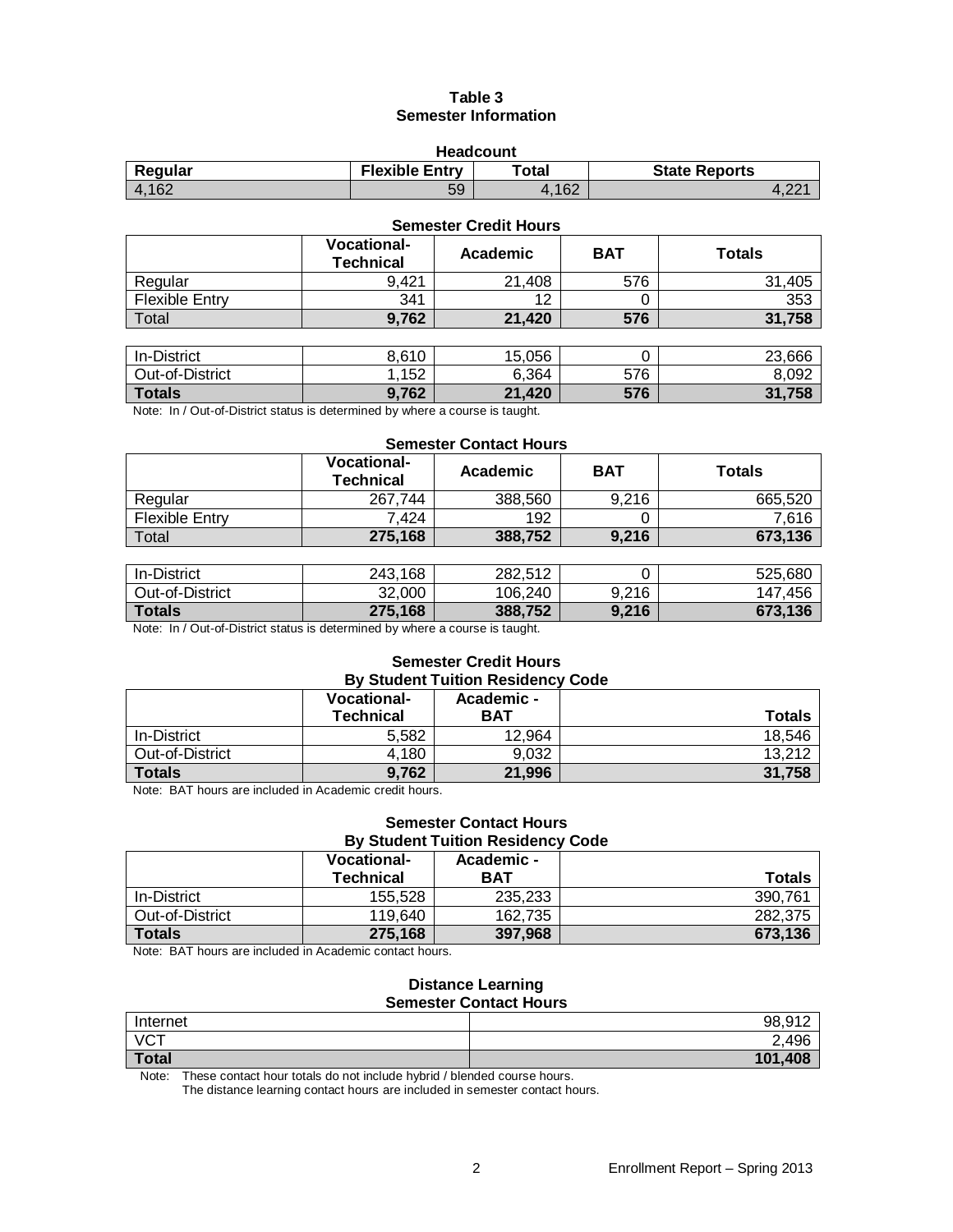### **Table 3 Semester Information Contact hours** *NOT* **funded**

| Developmental Hours               | 740   |
|-----------------------------------|-------|
| Academic Hours (Three-peat rule)  | 7.136 |
| Technical Hours (Three-peat rule) | 560   |
| Total                             |       |

| <b>Enrollment by Level / Classification</b> |       |               |       |       |  |
|---------------------------------------------|-------|---------------|-------|-------|--|
|                                             | Male  | <b>Female</b> | Total | %     |  |
| Freshman: First Yr (less than 24 hours)     | 1,203 | 1.270         | 2.473 | 59.4  |  |
| Sophomore: Second Yr (24-59 hours)          | 559   | 658           | 1.217 | 29.2  |  |
| Unclassified (60 or more hours)             | 220   | 252           | 472   | 11.3  |  |
| Total                                       | 1,982 | 2,180         | 4.162 | 100.0 |  |

**Table 4**

# **Table 5**

## **Basis for Admissions for Student Body**

|                             | No.   | %     |
|-----------------------------|-------|-------|
| <b>High School Graduate</b> | 504   | 12.1  |
| Individual Approval         | 928   | 22.3  |
| G.E.D.                      | 139   | 3.3   |
| Former Student              | 2,292 | 55.1  |
| College Transfer            | 299   |       |
| Total                       | 4,162 | 100 C |

### **Table 6 Student Intention Why Students Attend Brazosport College**

|                              | No.   | %     |  |  |
|------------------------------|-------|-------|--|--|
| Earn Bachelor's Degree (BAT) | 8     | 0.2   |  |  |
| Earn an Associate's Degree   | 1,565 | 37.6  |  |  |
| Earn a Certificate           | 793   | 19.1  |  |  |
| Earn Credits for Transfer    | 1,186 | 28.5  |  |  |
| Job Skills                   | 8     | 0.2   |  |  |
| <b>Personal Enrichment</b>   | 65    | 1.2   |  |  |
| Did Not Respond              | 537   | 12.9  |  |  |
| Total                        | 4,162 | 100.0 |  |  |

#### **Table 7 First Time in College Enrollment**

|        | No. | %    |  |
|--------|-----|------|--|
| Male   | 289 | 51.6 |  |
| Female | 074 | 48.4 |  |
| Total  | 560 |      |  |

Note: FTIC excludes transfer students.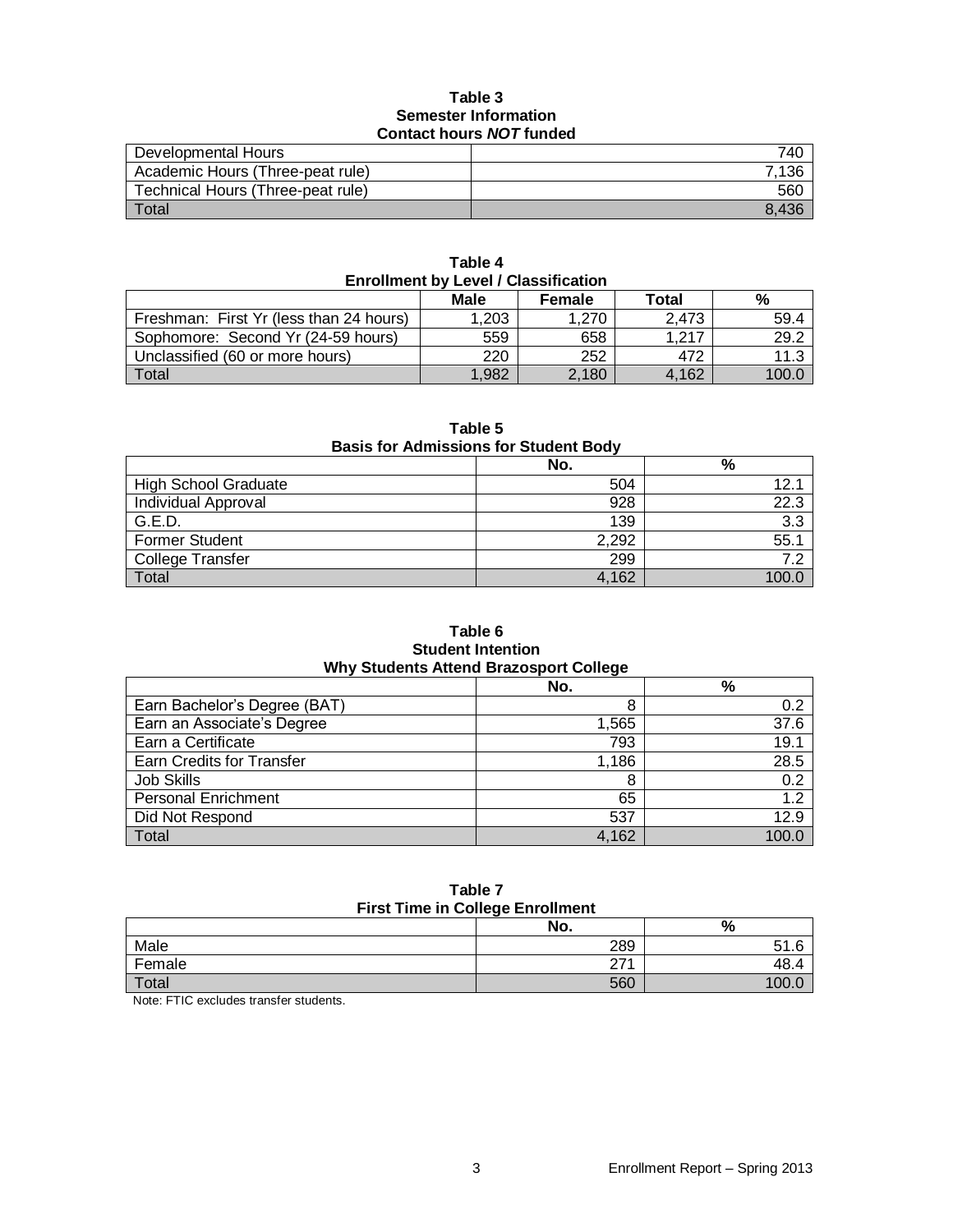| Table 8A                                |  |  |
|-----------------------------------------|--|--|
| <b>Student Residence Classification</b> |  |  |

|                 | No.   | %       |  |  |
|-----------------|-------|---------|--|--|
| In-District     | 2,456 | 59.0    |  |  |
| Out-of-District | 1,675 | 40.     |  |  |
| Out-of-State    | 27    | 0.6     |  |  |
| Foreign         |       | υ.      |  |  |
| Total           | 4,162 | $-100o$ |  |  |

**Table 8B Student Residence**

| City                   | No.   | %     |
|------------------------|-------|-------|
| Angleton               | 674   | 16.2  |
| <b>Brazoria</b>        | 322   | 7.7   |
| Clute                  | 624   | 15.0  |
| Danbury                | 38    | 0.9   |
| Freeport               | 494   | 11.9  |
| Lake Jackson           | 1,358 | 32.6  |
| Sweeny                 | 227   | 5.5   |
| West Columbia          | 183   | 4.4   |
| <b>Other Residence</b> | 242   | 5.8   |
| <b>Total Students</b>  | 4,162 | 100.0 |

**Table 8C Summary of Students by Residence**

| ounnnary or o            |                 |               |  |
|--------------------------|-----------------|---------------|--|
| <b>Residence</b>         | No.             | $\frac{0}{0}$ |  |
| <b>Bexar County</b>      | 3               | .07%          |  |
| <b>Bosque County</b>     | 1               | .02%          |  |
| <b>Bowie County</b>      | 1               | .02%          |  |
| <b>Brazoria County</b>   | 3,992           | 95.92%        |  |
| <b>Brazos County</b>     | 1               | .02%          |  |
| <b>Brown County</b>      | 1               | .02%          |  |
| <b>Burnet County</b>     | $\overline{2}$  | .05%          |  |
| Calhoun County           | 1               | .02%          |  |
| <b>Denton County</b>     | 1               | .02%          |  |
| Fort Bend County         | $\overline{10}$ | .24%          |  |
| <b>Galveston County</b>  | 12              | .29%          |  |
| <b>Grayson County</b>    | 1               | .02%          |  |
| Guadalupe County         | 1               | .02%          |  |
| <b>Harris County</b>     | $\overline{12}$ | .29%          |  |
| <b>Hildalgo County</b>   | 6               | .14%          |  |
| <b>Houston County</b>    | 1               | .02%          |  |
| Matagorda County         | $\overline{71}$ | 1.71%         |  |
| <b>Montgomery County</b> | 1               | .02%          |  |
| <b>Nueces County</b>     | 1               | .02%          |  |
| <b>Tarrant County</b>    | $\overline{c}$  | .05%          |  |
| Victoria County          | 1               | .02%          |  |
| <b>Waller County</b>     | 1               | .02%          |  |
| <b>Wharton County</b>    | $\overline{7}$  | .17%          |  |
| <b>Wilson County</b>     | 1               | .02%          |  |
|                          |                 |               |  |

| <b>Residence</b>         | No.            | %      | <b>Residence</b>         | No.            | $\%$    |
|--------------------------|----------------|--------|--------------------------|----------------|---------|
| <b>Bexar County</b>      | 3              | .07%   | Alabama                  | 2              | .05%    |
| <b>Bosque County</b>     | 1              | .02%   | Alaska                   | $\overline{2}$ | .05%    |
| <b>Bowie County</b>      | 1              | .02%   | California               | 1              | .02%    |
| <b>Brazoria County</b>   | 3,992          | 95.92% | Florida                  | 1              | .02%    |
| <b>Brazos County</b>     |                | .02%   | Georgia                  | $\overline{2}$ | .05%    |
| <b>Brown County</b>      | 1              | .02%   | Indiana                  | 1              | .02%    |
| <b>Burnet County</b>     | $\overline{2}$ | .05%   | lowa                     | $\overline{2}$ | .05%    |
| Calhoun County           |                | .02%   | Louisiana                | 10             | .24%    |
| Denton County            |                | .02%   | Missouri                 |                | .02%    |
| Fort Bend County         | 10             | .24%   | New Mexico               | 1              | .02%    |
| <b>Galveston County</b>  | 12             | .29%   | North Carolina           | 1              | .02%    |
| <b>Grayson County</b>    |                | .02%   | Pennsylvania             | 1              | .02%    |
| <b>Guadalupe County</b>  | 1              | .02%   | Tennessee                | $\overline{2}$ | .05%    |
| <b>Harris County</b>     | 12             | .29%   |                          |                |         |
| <b>Hildalgo County</b>   | 6              | .14%   | Peoples Repulic of China | 1              | .02%    |
| <b>Houston County</b>    | 1              | .02%   | Mexico                   | $\overline{2}$ | .05%    |
| Matagorda County         | 71             | 1.71%  | Viet Nam, North          | 1              | .02%    |
| <b>Montgomery County</b> | 1              | .02%   | <b>Total</b>             | 4,162          | 100.00% |
|                          |                |        |                          |                |         |

Includes students that pay C & D coded tuition.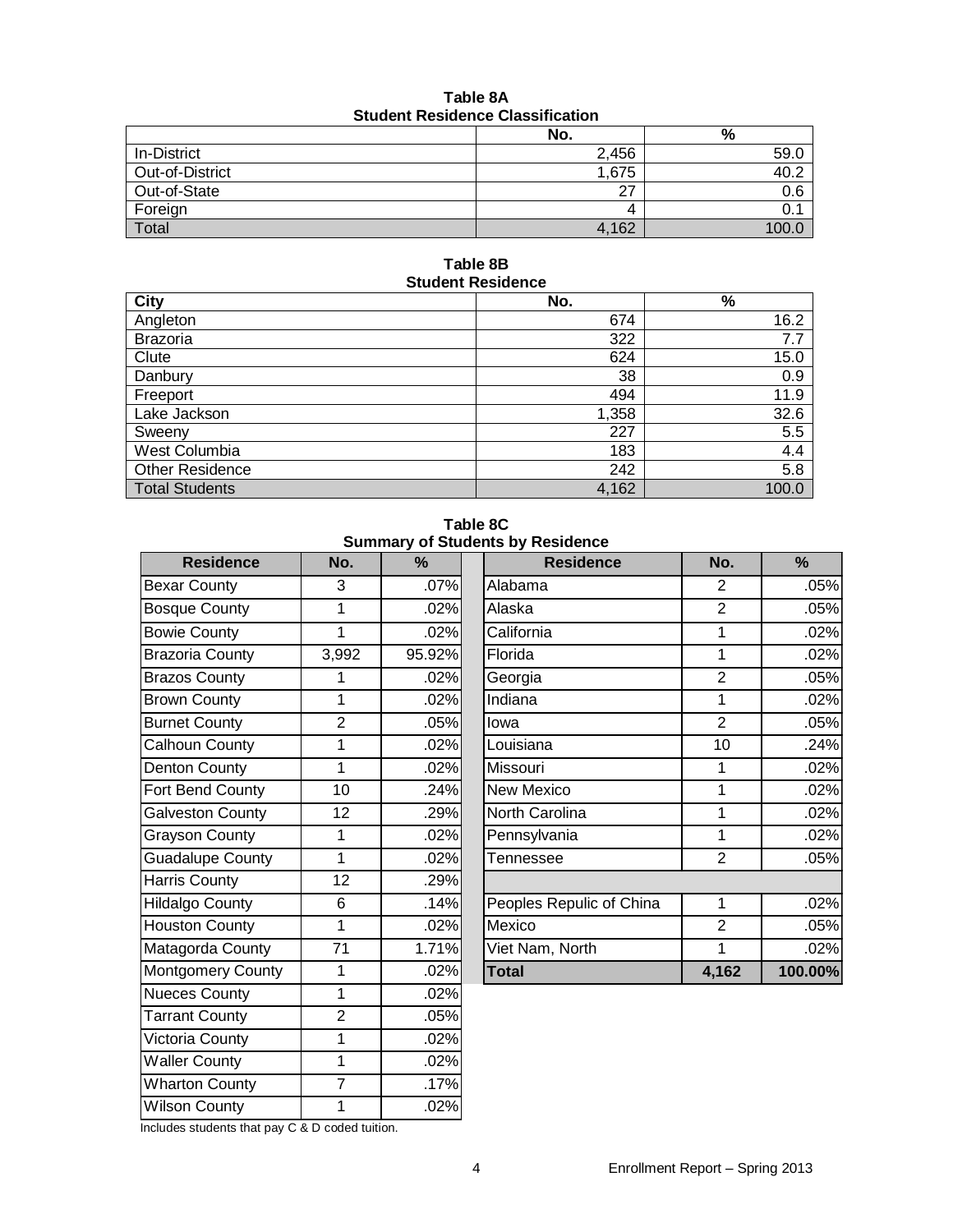### **Table 9 High School Attended**

| - - - -                            |       |       |  |  |  |
|------------------------------------|-------|-------|--|--|--|
| <b>School</b>                      | No.   | $\%$  |  |  |  |
| Angleton                           | 581   | 14.0  |  |  |  |
| <b>Brazosport</b>                  | 438   | 10.5  |  |  |  |
| <b>Brazosport Christian School</b> | 28    | 0.7   |  |  |  |
| Brazoswood                         | 1,261 | 30.3  |  |  |  |
| Columbia                           | 370   | 8.9   |  |  |  |
| Danbury                            | 39    | 0.9   |  |  |  |
| Sweeny                             | 317   | 7.6   |  |  |  |
| <b>Other Schools</b>               | 687   | 16.5  |  |  |  |
| No School Assigned                 | 441   | 10.6  |  |  |  |
| <b>Total Students</b>              | 4,162 | 100.0 |  |  |  |

**Table 10 Ethnic Groups**

| =======                          |       |       |  |  |  |
|----------------------------------|-------|-------|--|--|--|
| Race                             | No.   | %     |  |  |  |
| White                            | 2,382 | 57.2  |  |  |  |
| <b>Black</b>                     | 309   | 7.4   |  |  |  |
| Hispanic                         | 1,371 | 32.9  |  |  |  |
| Asian                            | 47    | 1.1   |  |  |  |
| American Indian / Alaskan Native | 11    | 0.3   |  |  |  |
| Non-Resident Alien               | 0     | 0.0   |  |  |  |
| Native Hawaiian / Other Pacific  |       | 0.0   |  |  |  |
| Islander                         |       |       |  |  |  |
| Race Unknown                     | 41    | 1.0   |  |  |  |
| Total                            | 4,162 | 100.0 |  |  |  |

# **Table 11**

| <b>Age Distribution of BC Students</b> |       |       |  |  |
|----------------------------------------|-------|-------|--|--|
| Age                                    | No.   | %     |  |  |
| Under 18                               | 721   | 17.3  |  |  |
| $18 - 21$                              | 1,484 | 35.7  |  |  |
| 22-25                                  | 621   | 14.9  |  |  |
| 26-29                                  | 436   | 10.5  |  |  |
| $30 - 37$                              | 478   | 11.5  |  |  |
| 38 and above                           | 422   | 10.1  |  |  |
| Total                                  | 4,162 | 100.0 |  |  |
| Average Age<br>$= 24.5$                |       |       |  |  |

Median Age  $= 21.0$ 

#### **Table 12 New / Former Students**

| <b>INGWIT UTTILET OLUUCITIO</b> |       |      |  |  |
|---------------------------------|-------|------|--|--|
|                                 | No.   | %    |  |  |
| <b>Former Students</b>          | 3.491 | 83.9 |  |  |
| <b>New Students</b>             | 671   | 16.  |  |  |
| <b>Total</b>                    | 4,162 |      |  |  |

Note: New students include transfer students.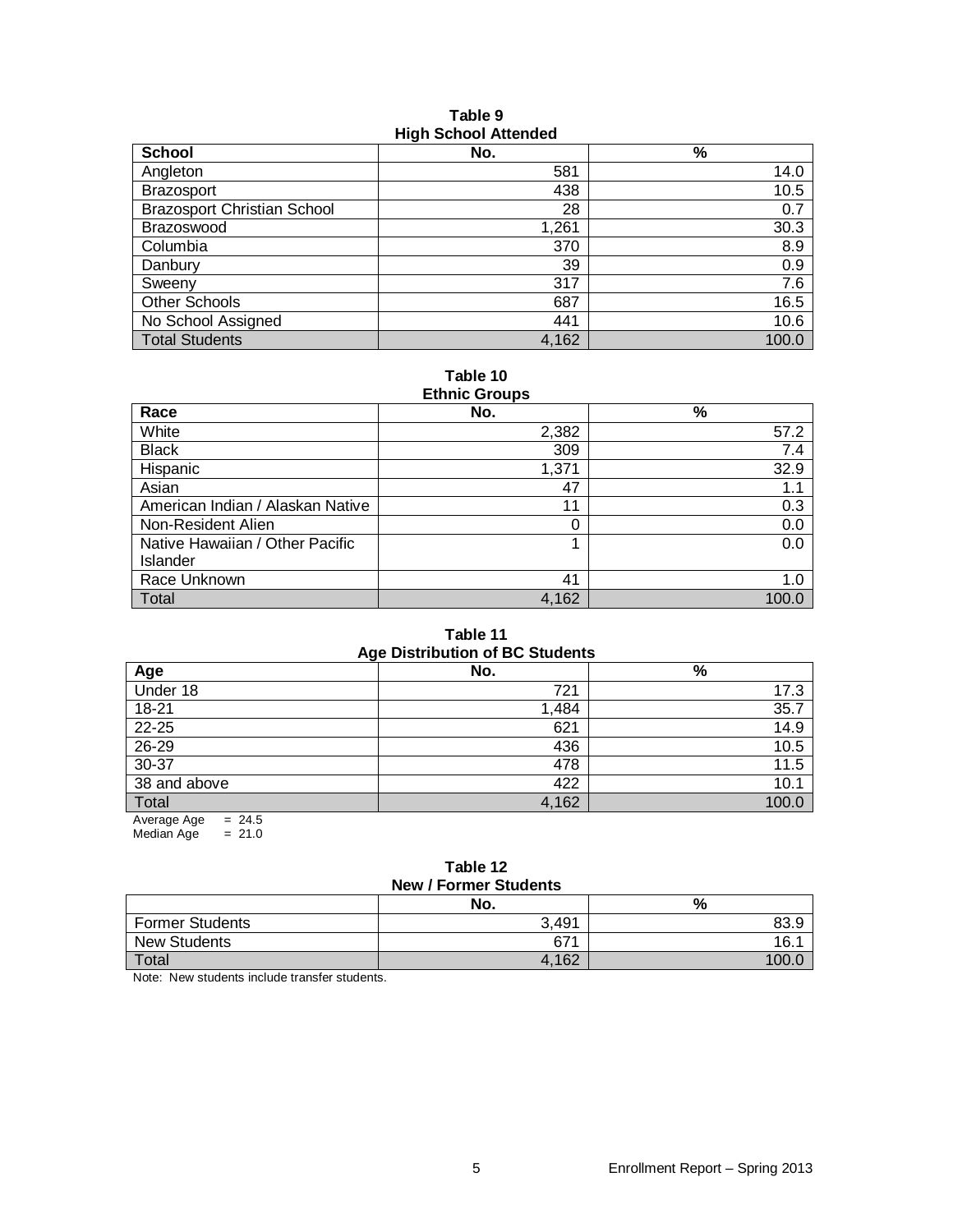# **Table 13 First Generation Students**

|                                     | No. | %    |  |  |  |
|-------------------------------------|-----|------|--|--|--|
| <b>First Generation Student</b>     | 157 | 23.4 |  |  |  |
| <b>Not First Generation Student</b> | 335 | 49.9 |  |  |  |
| No response in mother's or          | 179 | 26.7 |  |  |  |
| father's education level            |     |      |  |  |  |
| Total                               | 671 |      |  |  |  |

Note: First generation students include only new students.

A first generation student is defined by both parents' education level below a Baccalaureate Degree.

## **Table 14 Majors by Full / Part-Time**

#### **Academic**

|       | No.   | $\Omega$<br>70 |
|-------|-------|----------------|
| Full  | 291   | 28.9           |
| Part  | 747   | ¬<br>.         |
| Total | 1,008 | 100            |

#### **Vocational - Technical**

|       | No.   | $\Omega$<br>70                    |
|-------|-------|-----------------------------------|
| Full  | 307   | $\sim$ $\sim$ $\sim$<br><u>__</u> |
| Part  | ,085  | $\rightarrow$<br>∼<br>ن. ا        |
| Total | 1,392 | 100                               |

#### **Undecided – Academic**

|       | No.                    | %     |
|-------|------------------------|-------|
| Full  | 264                    | 16.1  |
| Part  | פדפ<br>ے <i>ا</i> ت, ا | 83.9  |
| Total | 1,636                  | 100.0 |

Note: The large number of part-time Undecided – Academic majors is due to concurrent / dual credit students.

#### **Bachelor's in Applied Technology**

|                    | No.       | --<br>% |
|--------------------|-----------|---------|
| Full               | דר<br>, i | 21.4    |
| Part               | 99        | 78.6    |
| Total              | 126       | 100.C   |
| <b>Grand Total</b> | 4,162     | 100.C   |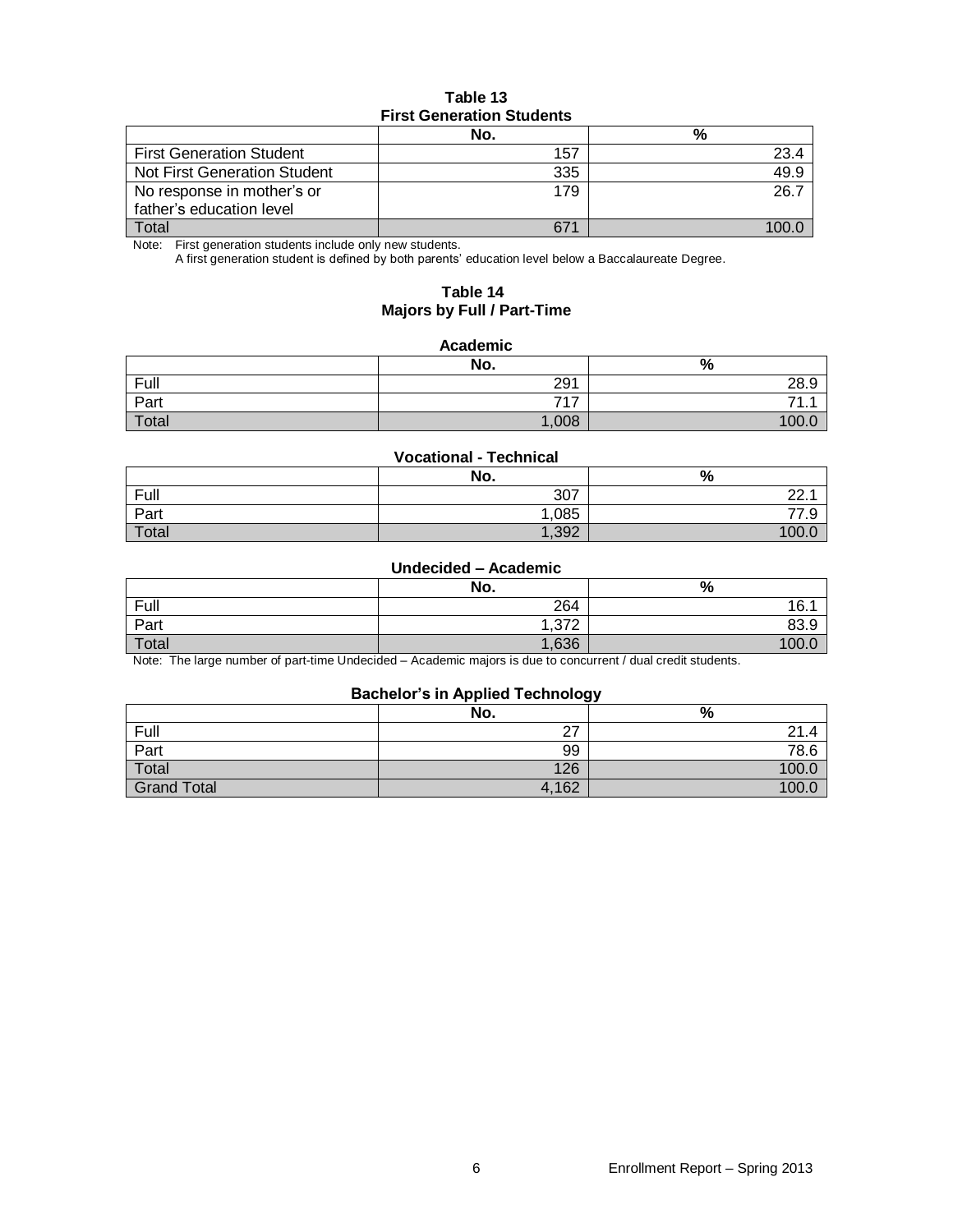# **Table 15A Enrollment by Department**

| <b>Technical Programs</b> |                                 |                                 |                         |        |           |             |
|---------------------------|---------------------------------|---------------------------------|-------------------------|--------|-----------|-------------|
|                           |                                 |                                 | <b>Contact</b>          |        |           |             |
|                           | <b>Total</b><br><b>Students</b> | <b>Semester</b><br><b>Hours</b> | <b>Hours</b><br>Lec/Lab | Co-op  | Practicum | <b>FTSE</b> |
| <b>ACNT</b>               |                                 | 163                             |                         |        |           |             |
| <b>ARCE</b>               | 96                              |                                 | 3,376                   |        |           | 13.58       |
|                           | 26                              | 39                              | 832                     |        |           | 3.25        |
| <b>AUMT</b>               | 82                              | 159                             | 5,840                   | 1,600  |           | 13.25       |
| <b>BMGT</b>               | 44                              | 132                             | 2,112                   |        |           | 11.00       |
| CDEC                      | 53                              | 129                             | 4,944                   | 3,200  |           | 10.75       |
| <b>CJLE</b>               | 92                              | 230                             | 7,360                   |        |           | 19.17       |
| <b>CJSA</b>               | 15                              | 45                              | 1,296                   |        | 672       | 3.75        |
| <b>CNBT</b>               | 161                             | 270                             | 8,448                   | 3,520  |           | 22.50       |
| <b>CTEC</b>               | 159                             | 319                             | 11,632                  | 6,080  |           | 26.58       |
| <b>DFTG</b>               | 288                             | 432                             | 12,944                  | 4,160  |           | 36.00       |
| <b>ELPT</b>               | 494                             | 773                             | 16,320                  |        |           | 64.42       |
| <b>ELTN</b>               | 60                              | 90                              | 8,176                   | 7,360  |           | 7.50        |
| <b>EMSP</b>               | 55                              | 110                             | 4,512                   |        |           | 9.17        |
| <b>EPCT</b>               | 42                              | 100                             | 1,600                   |        |           | 8.33        |
| <b>HART</b>               | 129                             | 242                             | 6,736                   | 2,240  |           | 20.17       |
| <b>HITT</b>               | 87                              | 261                             | 4,176                   |        |           | 21.75       |
| <b>IMED</b>               | 36                              | 54                              | 1,152                   |        |           | 4.50        |
| <b>INTC</b>               | 303                             | 541                             | 10,864                  |        |           | 45.08       |
| <b>ITNW</b>               | 58                              | 97                              | 2,016                   |        |           | 8.08        |
| <b>ITSC</b>               | 158                             | 266                             | 5,888                   | 320    |           | 22.17       |
| <b>ITSE</b>               | 24                              | 48                              | 960                     |        |           | 4.00        |
| <b>ITSW</b>               | 40                              | 60                              | 1,280                   |        |           | 5.00        |
| <b>MCHN</b>               | 324                             | 507                             | 20,112                  | 11,200 |           | 42.25       |
| <b>MRKG</b>               | 12                              | 36                              | 576                     |        |           | 3.00        |
| <b>NDTE</b>               | 62                              | 111                             | 2,176                   |        |           | 9.25        |
| <b>NUCP</b>               | 40                              | 98                              | 1,744                   |        |           | 8.17        |
| <b>OSHT</b>               | 120                             | 342                             | 10,944                  | 6,080  |           | 28.50       |
| <b>PFPB</b>               | 91                              | 153                             | 5,264                   | 2,560  |           | 12.75       |
| <b>POFI</b>               | 152                             | 228                             | 10,688                  | 5,760  |           | 19.00       |
| <b>POFT</b>               | 216                             | 324                             | 7,664                   |        |           | 27.00       |
| <b>PTAC</b>               | 832                             | 2,021                           | 39,392                  |        |           | 168.42      |
| <b>RNSG</b>               | 139                             | 429                             | 21,040                  |        |           | 35.75       |
| <b>TECM</b>               | 56                              | 112                             | 2,240                   |        |           | 9.33        |
| <b>VNSG</b>               | 150                             | 270                             | 6,960                   |        |           | 22.50       |
| <b>WLDG</b>               | 268                             | 498                             | 22,400                  | 6,080  |           | 41.50       |
| <b>Total</b>              | 4,964                           | 9,689                           | 273,664                 | 60,160 | 672       |             |

Note: Enrollment may be duplicated.

FTSE = spring semester hours divided by 12.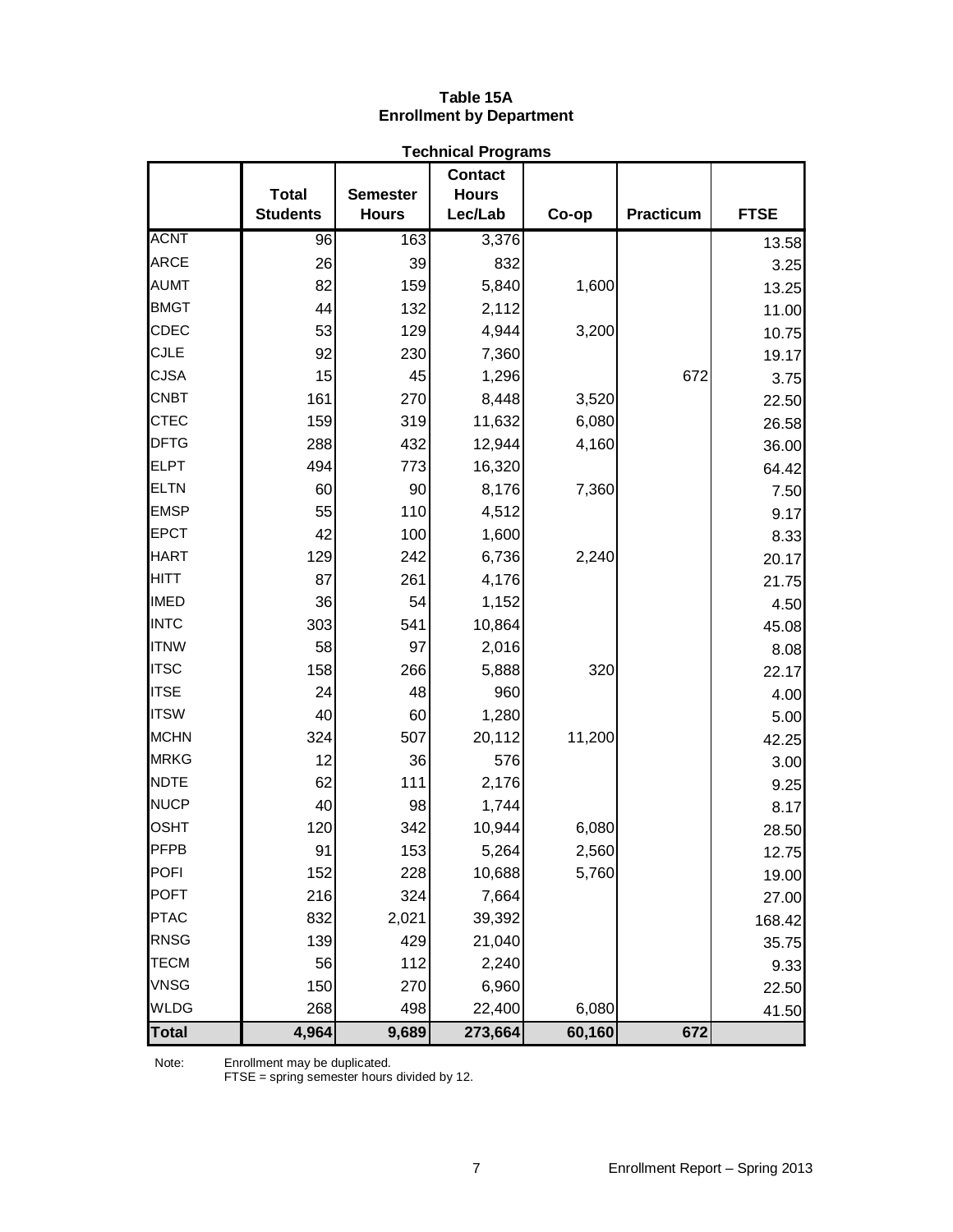## **Table 15B Enrollment by Department**

|                    | <b>Academic Programs</b>        |                                 |                                           |                         |                         |             |
|--------------------|---------------------------------|---------------------------------|-------------------------------------------|-------------------------|-------------------------|-------------|
|                    | <b>Total</b><br><b>Students</b> | <b>Semester</b><br><b>Hours</b> | <b>Contact</b><br><b>Hours</b><br>Lec/Lab | Co-op                   | <b>Practicum</b>        | <b>FTSE</b> |
| <b>ACCT</b>        | 158                             | 316                             | 5,056                                     |                         |                         | 26.33       |
| <b>ARTS</b>        | 273                             | 702                             | 13,104                                    |                         |                         | 58.50       |
| <b>BCIS</b>        | 392                             | 784                             | 15,680                                    |                         |                         | 65.33       |
| <b>BIOL</b>        | 1,109                           | 2,257                           | 54,128                                    |                         |                         | 188.08      |
| <b>BUSI</b>        | 30                              | 90                              | 1,440                                     |                         |                         | 7.50        |
| <b>CHEM</b>        | 490                             | 980                             | 22,464                                    |                         |                         | 81.67       |
| CRIJ               | 81                              | 243                             | 3,888                                     |                         |                         | 20.25       |
| <b>DRAM</b>        | 47                              | 76                              | 2,560                                     |                         |                         | 6.33        |
| <b>ECON</b>        | 113                             | 339                             | 5,424                                     |                         |                         | 28.25       |
| <b>EDUC</b>        | 68                              | 102                             | 2,176                                     |                         |                         | 8.50        |
| <b>ENGL</b>        | 894                             | 2,510                           | 41,536                                    |                         |                         | 209.17      |
| <b>ENVR</b>        | 70                              | 140                             | 3,360                                     |                         |                         | 11.67       |
| <b>GEOG</b>        | 22                              | 66                              | 1,056                                     |                         |                         | 5.50        |
| GOVT               | 512                             | 1,536                           | 24,576                                    |                         |                         | 128.00      |
| <b>HIST</b>        | 612                             | 1,836                           | 29,376                                    |                         |                         | 153.00      |
| <b>HUMA</b>        | 228                             | 684                             | 10,944                                    |                         |                         | 57.00       |
| <b>MATH</b>        | 1,365                           | 3,317                           | 59,756                                    |                         |                         | 276.42      |
| <b>MUAP</b>        | 12                              | 12                              | 192                                       |                         |                         | 1.00        |
| <b>MUEN</b>        | 42                              | 42                              | 2,432                                     |                         |                         | 3.50        |
| <b>MUSI</b>        | 119                             | 319                             | 5,280                                     |                         |                         | 26.58       |
| PHIL               | 31                              | 93                              | 1,488                                     |                         |                         | 7.75        |
| <b>PHYS</b>        | 98                              | 196                             | 4,704                                     |                         |                         | 16.33       |
| PSYC               | 927                             | 2,781                           | 44,496                                    |                         |                         | 231.75      |
| SOCI               | 136                             | 408                             | 6,528                                     |                         |                         | 34.00       |
| <b>SPAN</b>        | 41                              | 89                              | 1,696                                     |                         |                         | 7.42        |
| <b>SPCH</b>        | 289                             | 867                             | 13,872                                    |                         |                         | 72.25       |
| <b>TECA</b>        | 58                              | 111                             | 2,112                                     |                         |                         | 9.25        |
| <b>TMGT</b>        | 188                             | 564                             | 9,024                                     |                         |                         | 47.00       |
| <b>Total</b>       | 8,405                           | 21,460                          | 388,348                                   | $\overline{\mathbf{0}}$ | $\overline{\mathbf{0}}$ |             |
| <b>Grand Total</b> | 13,369                          | 31,149                          | 662,012                                   | 60,160                  | 672                     |             |

Note: Enrollment may be duplicated.

FTSE = spring semester hours divided by 12.

| Table 15C                                     |  |  |  |  |
|-----------------------------------------------|--|--|--|--|
| <b>Enrollment by Undecided Academic Major</b> |  |  |  |  |

| <b>Hegis Code</b> | <b>Major</b>         | <b>Students</b> |
|-------------------|----------------------|-----------------|
| 6950              | Undecided – Academic | 1.636           |